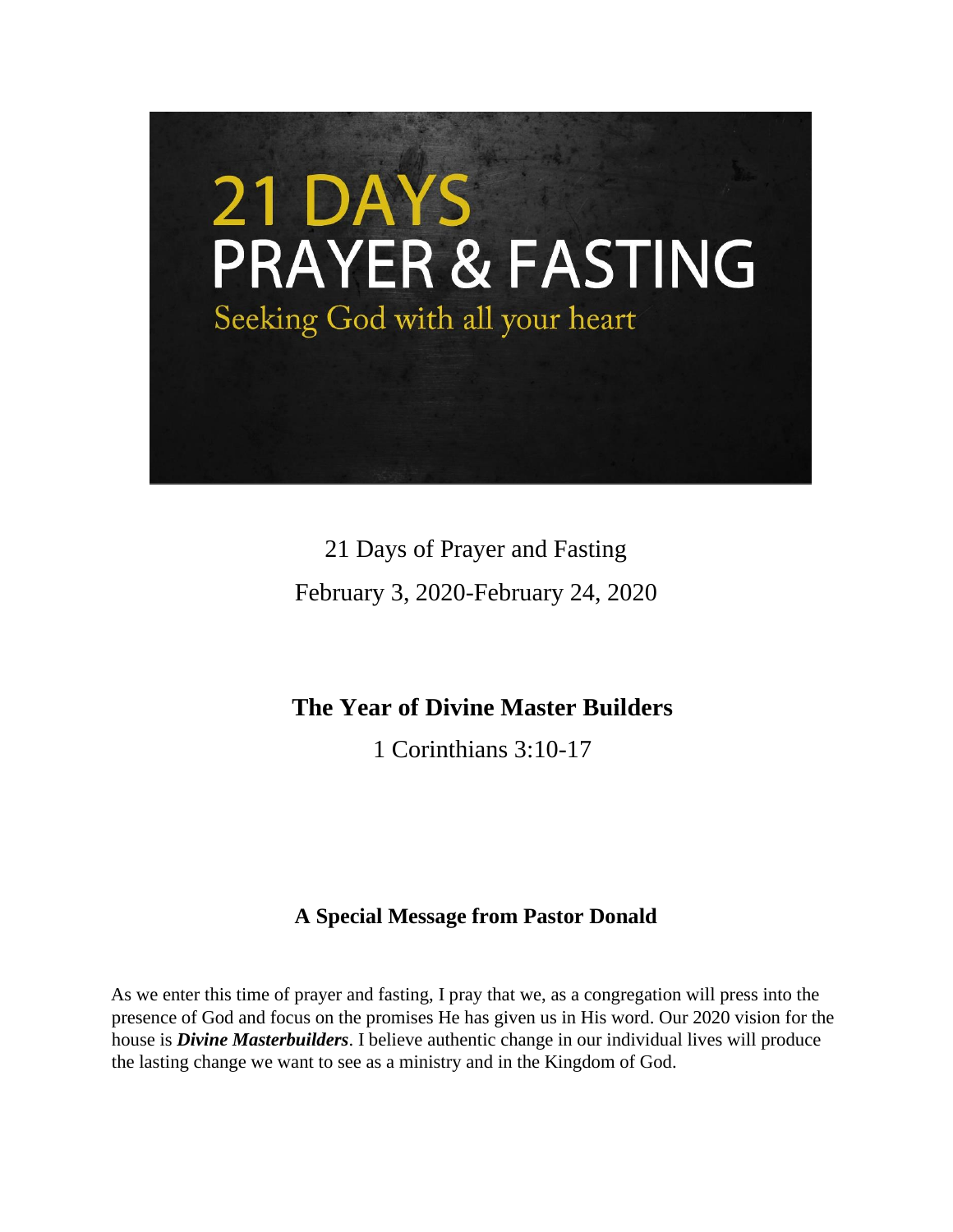Now is the time for us to humble ourselves, seek God's face and pray our church, our communities and the world (2 Chronicles 7:14). The manifestation of our prayers may not occur immediately but together, we will stand on the Word of God. I pray that you will have faith and patience to wait on God's promises, which are Yes and Amen (2 Cor. 1:20). I believe God will meet us as we intentionally set aside this time to pursue Him. His word promises us that if we draw close to Him, He will draw close to us. (James 4:8)

During this time, I pray that God's hand of protection will be upon you, your family and our entire congregation. In the name of Jesus Christ, I pray that we will be persistent and fervent in prayer and that God will send His warring angels before us, just as He did for Daniel (Daniel 10) and that we will operate in a fast that is honorable to our Lord. (Isa. 58).

To gain the most during this time of consecration, don't forget to download the fasting guide we've created for you. I pray the information found in the guide will make a significant impact during your devotional time with The Lord.

Interceding for You, Pastor Richard T. Donald Jr.

# **Our Fast consists of NO MEATS, NO SWEETS, and WATER ONLY for 21 Days**

*In those days I, Daniel, was mourning three full weeks. I ate no pleasant food, no meat or wine came into my mouth, nor did I anoint myself at all, till three whole weeks were fulfilled."*

# Daniel 10:2-3

**Special Note:** If you have health issues, please be sure to contact your health professional for advice before committing to any kind of food-based fast

# **7 Basic Steps to Successful Fasting and Prayer**

**STEP 1:** Set Your Objective

• Answer the question—Why are you fasting?

**STEP 2:** Make Your Commitment.

- What physical or social activities you will you consider restricting during your fast?
- How much time each day you will devote to prayer and God's Word?

**STEP 3:** Prepare Yourself Spiritually: The very foundation of fasting and prayer is repentance.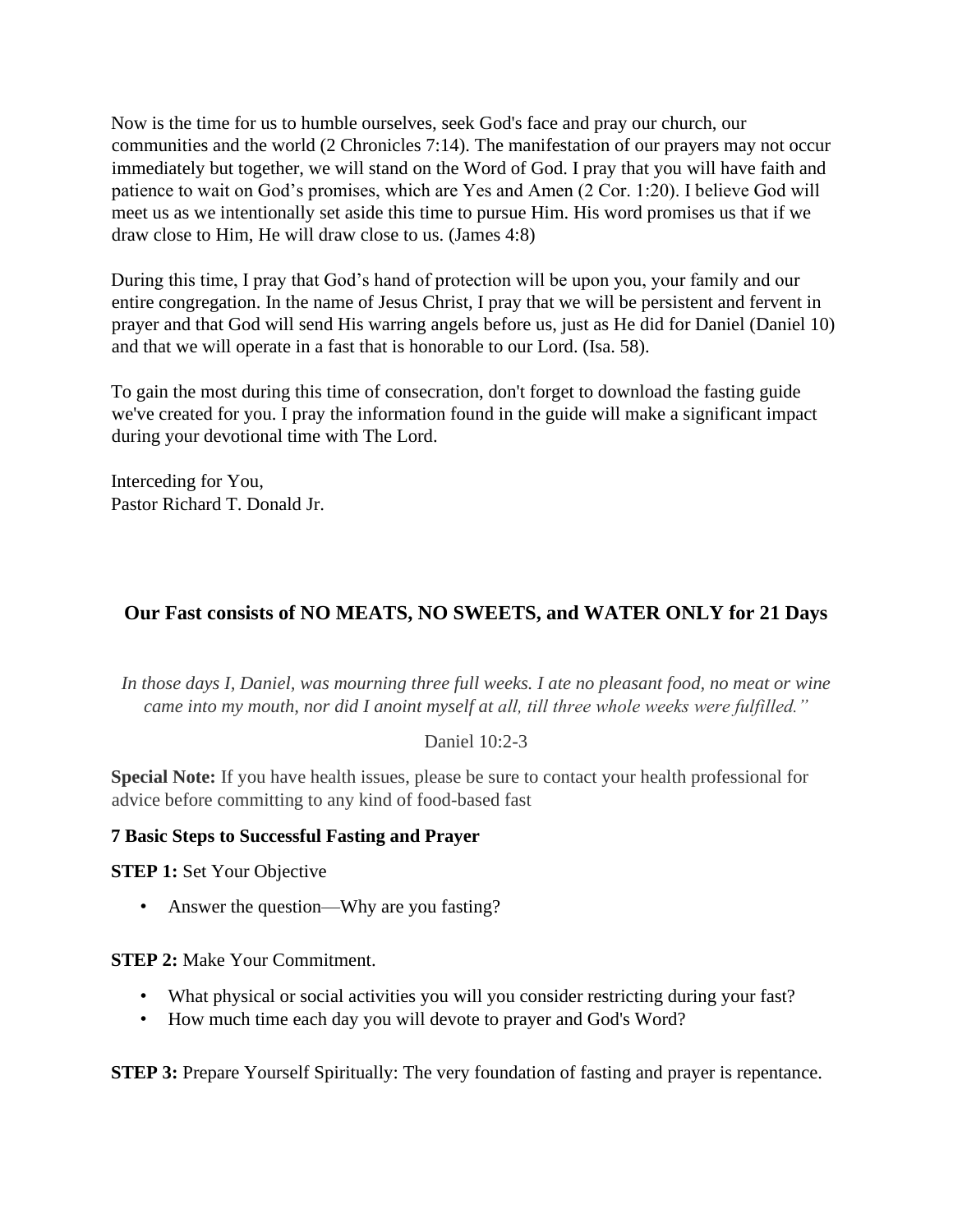**STEP 4:** Prepare Yourself Physically: Prepare your body:

- Eat smaller meals before starting a fast.
- Avoid high-fat and sugary foods before beginning your fast.
- Eat raw fruit and vegetables for two days before starting a fast.

**STEP 5**: Put Yourself on a Schedule

**STEP 6**: End Your Fast Gradually: take your time reintroducing food into your diet

#### **STEP 7: Expect Results**

#### **IN 2020, I'M BELIEVING GOD FOR...**

**\_\_\_\_\_\_\_\_\_\_\_\_\_\_\_\_\_\_\_\_\_\_\_\_\_\_\_\_\_\_\_\_\_\_\_\_\_\_\_\_\_\_\_\_\_\_\_\_\_\_\_\_\_\_\_\_\_\_\_\_\_\_\_\_\_\_\_\_\_\_\_\_\_\_\_\_\_\_ \_\_\_\_\_\_\_\_\_\_\_\_\_\_\_\_\_\_\_\_\_\_\_\_\_\_\_\_\_\_\_\_\_\_\_\_\_\_\_\_\_\_\_\_\_\_\_\_\_\_\_\_\_\_\_\_\_\_\_\_\_\_\_\_\_\_\_\_\_\_\_\_\_\_\_\_\_\_ \_\_\_\_\_\_\_\_\_\_\_\_\_\_\_\_\_\_\_\_\_\_\_\_\_\_\_\_\_\_\_\_\_\_\_\_\_\_\_\_\_\_\_\_\_\_\_\_\_\_\_\_\_\_\_\_\_\_\_\_\_\_\_\_\_\_\_\_\_\_\_\_\_\_\_\_\_\_ \_\_\_\_\_\_\_\_\_\_\_\_\_\_\_\_\_\_\_\_\_\_\_\_\_\_\_\_\_\_\_\_\_\_\_\_\_\_\_\_\_\_\_\_\_\_\_\_\_\_\_\_\_\_\_\_\_\_\_\_\_\_\_\_\_\_\_\_\_\_\_\_\_\_\_\_\_\_ \_\_\_\_\_\_\_\_\_\_\_\_\_\_\_\_\_\_\_\_\_\_\_\_\_\_\_\_\_\_\_\_\_\_\_\_\_\_\_\_\_\_\_\_\_\_\_\_\_\_\_\_\_\_\_\_\_\_\_\_\_\_\_\_\_\_\_\_\_\_\_\_\_\_\_\_\_\_ \_\_\_\_\_\_\_\_\_\_\_\_\_\_\_\_\_\_\_\_\_\_\_\_\_\_\_\_\_\_\_\_\_\_\_\_\_\_\_\_\_\_\_\_\_\_\_\_\_\_\_\_\_\_\_\_\_\_\_\_\_\_\_\_\_\_\_\_\_\_\_\_\_\_\_\_\_\_ \_\_\_\_\_\_\_\_\_\_\_\_\_\_\_\_\_\_\_\_\_\_\_\_\_\_\_\_\_\_\_\_\_\_\_\_\_\_\_\_\_\_\_\_\_\_\_\_\_\_\_\_\_\_\_\_\_\_\_\_\_\_\_\_\_\_\_\_\_\_\_\_\_\_\_\_\_\_** 

#### **Suggested Food Items**

All fruits. These can be fresh, frozen, dried, juiced or canned. Fruits include but are not limited to apples, apricots, bananas, blackberries, blueberries, boysenberries, cantaloupe, cherries, cranberries, figs, grapefruit, grapes, guava, honeydew melon, kiwi, lemons, limes, mangoes, nectarines, oranges, papayas, peaches, pears, pineapples, plums, prunes, raisins, raspberries, strawberries, tangelos, tangerines, watermelon

All vegetables. These can be fresh, frozen, dried, juiced or canned. Vegetables include but are not limited to artichokes, asparagus, beets, broccoli, Brussels sprouts, cabbage, carrots, cauliflower, celery, chilipeppers, collard greens, corn, cucumbers, eggplant, garlic, ginger root, kale, leeks, lettuce, mushrooms, mustard greens, okra, onions, parsley, potatoes, radishes, rutabagas, scallions, spinach, sprouts, squashes, sweet potatoes, tomatoes, turnips, watercress, yams, zucchini, veggie burgers are an option if you are not allergic to soy.

All whole grains, including but not limited to whole wheat, brown rice, millet, quinoa, oats, barley, grits, whole wheat pasta, whole wheat tortillas, rice cakes and popcorn.

All nuts and seeds, including but not limited to sunflower seeds, cashews, peanuts, sesame. Also nut butters including peanut butter.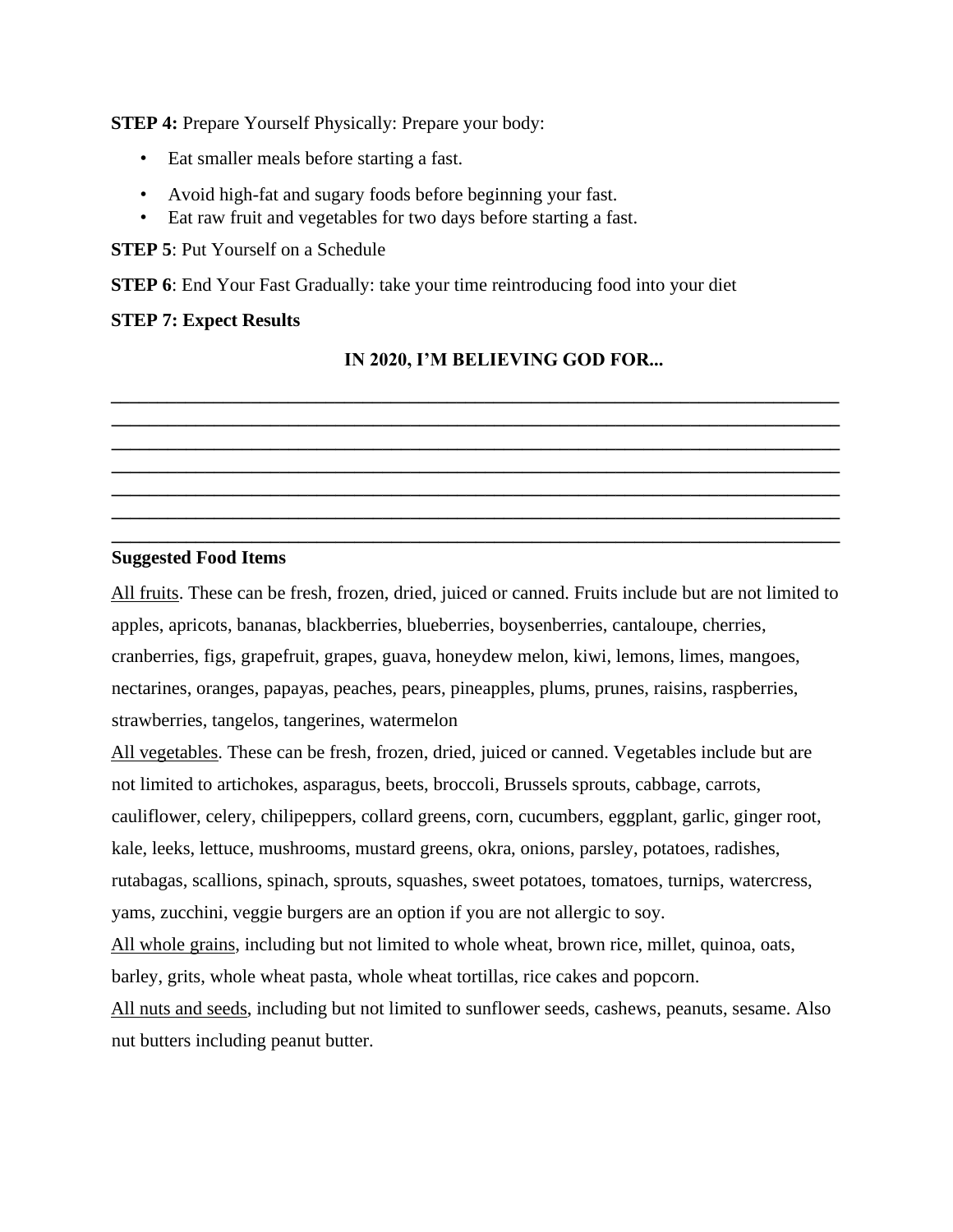All legumes. These can be canned or dried. Legumes include but are not limited to dried beans, pinto beans, split peas, lentils, black eyed peas, kidney beans, black beans, cannellini beans, white beans.

All quality oils including but not limited to olive, canola, grape seed, peanut, and sesame.

Beverages: spring water, distilled water or other pure waters.

Other: tofu, soy products, vinegar, seasonings, salt, herbs and spices.

# **Foods Items to Avoid**

All meat and animal products including but not limited to beef, lamb, pork, poultry, and fish. Beverages including but not limited to coffee, tea, carbonated beverages, energy drinks, and alcohol.

Sweets**,** candy**,** cookies, cakes, pies, etc.

# **6 Vital Questions about Prayer (Bill Bright)**

**Q:** What Is Prayer? Simply put, prayer is communicating with God. Real prayer is expressing our devotion to our heavenly Father, inviting Him to talk to us as we talk to Him.

**Q:** Who Can Pray? Anyone can pray, but only those who walk in faith and obedience to Christ can expect to receive answers to their prayers. Contact with God begins when we receive Jesus into our lives as Savior and Lord (John 14:6). Praying with a clean heart is also vital to successful prayer. We cannot expect God to answer our prayers if there is any unconfessed sin in our life or if we are harboring an unforgiving spirit (Psalm 66:18; Mark 11:25). For God to answer our prayers, we must have a believing heart and ask according to His will (Matthew 9:29; 21:22; 1 John 5:14 -15).

**Q**: Why Are We to Pray? God's Word commands us to pray (Luke 18:1; Acts 6:4; Mark 14:38; Philippians 4:6; Colossians 4:2; 1 Timothy 2:1-2). We pray to have fellowship with God, receive spiritual nurture and strength to live a victorious life, and maintain boldness for a vital witness for Christ. Prayer releases God's great power to change the course of nature, people, and nations.

 **Q:** To Whom Do We Pray? We pray to the Father in the name of the Lord Jesus Christ through the ministry of the Holy Spirit. When we pray to the Father, our prayers are accepted by Jesus Christ and interpreted to God the Father by the Holy Spirit (Romans 8:26, 27, 34).

**Q**: When Should We Pray? God's Word commands us to "Pray continually" (1Thessalonians 5:17). We can be in prayer throughout the day, expressing and demonstrating our devotion to God as we go about our daily tasks. It is not always necessary to be on our knees, or even in a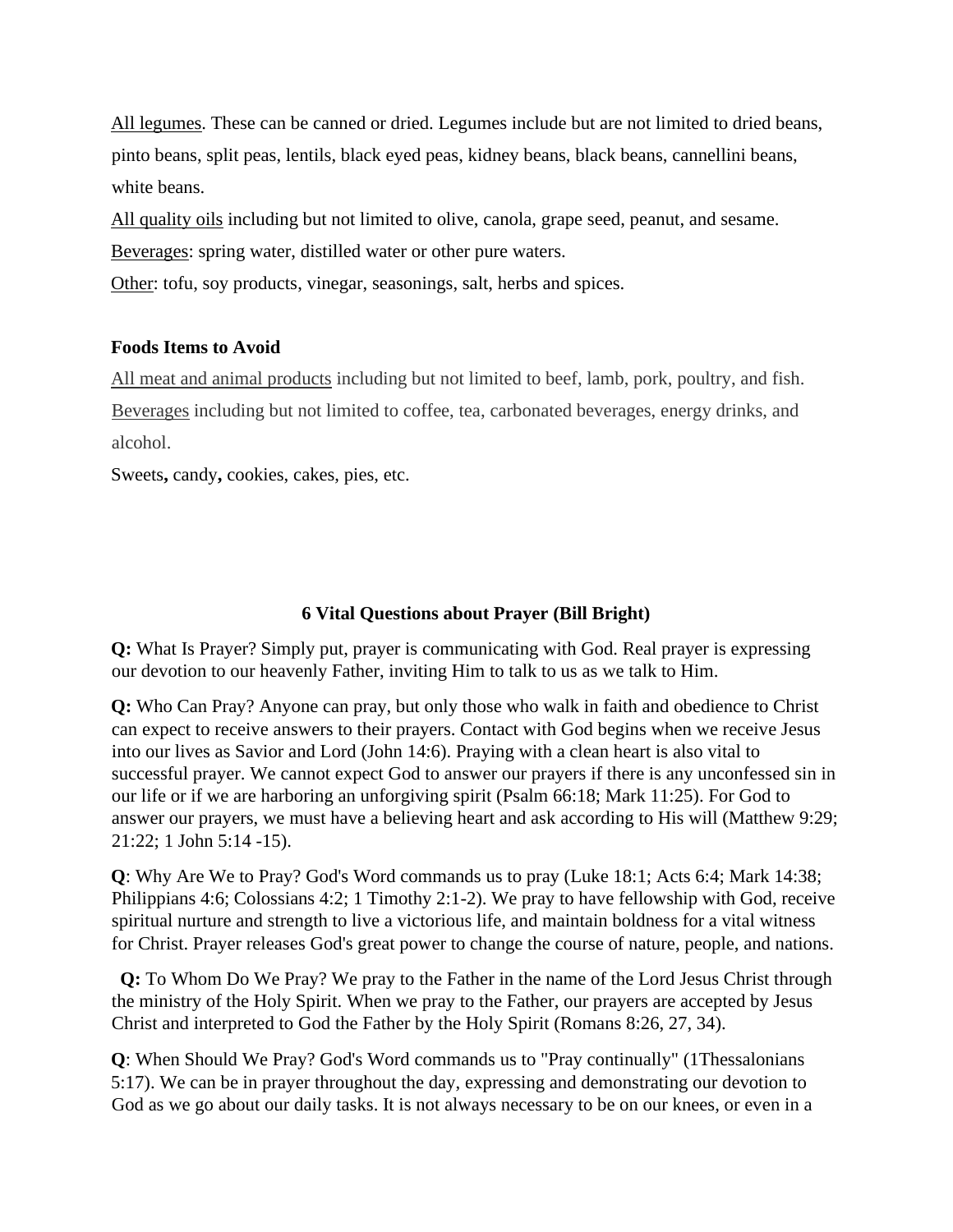quiet room to pray. God wants us to be in touch with Him constantly wherever we are. We can pray in the car, while washing the dishes, or while walking down the street.

**Q:** What Should We Include in Our Prayers? Although prayer cannot be reduced to a formula, certain basic elements should be included in our communication with God:

# **Adoration, Confession, Thanksgiving, and Supplication (ACTS).**

**A-Adoration**: To adore God is to worship and praise Him, to honor and exalt Him in our heart and mind and with our lips.

**C-Confession**: When our discipline of prayer begins with adoration, the Holy Spirit has opportunity to reveal any sin in our life that needs to be confessed.

**T-Thanksgiving**: An attitude of thanksgiving to God, for who He is and for the benefits we enjoy because we belong to Him, enables us to recognize that He controls all things - not just the blessings, but the problems and adversities as well. As we approach God with a thankful heart, He becomes strong on our behalf.

**S-Supplication**: Supplication includes petition for our own needs and intercession for others. Pray that your inner person may be renewed, always sensitive to and empowered by the Holy Spirit. Pray for others - your spouse, your children, your parents, neighbors, and friends; our nation and those in authority over us. Pray for the salvation of souls, for a daily opportunity to introduce others to Christ and to the ministry of the Holy Spirit, and for the fulfillment of the Great Commission.

# **Day 1: Humility**

Likewise, you younger people, submit yourselves to *your* elders. Yes, all of *you* be submissive to one another, and be clothed with humility, for "God resists the proud, but gives grace to the humble."1 Peter 5:5 (NKJV)

**Prayer:** Pray that God will help you to reject pride. You will not operate with a carnal mind and that you will be clothed with humility.

**Intercession:** Pray that as the body of Christ we will operate in humility before God & man.

**Additional scriptures to meditate on:** Proverbs 15:33, 22:4, Colossians 3:12, Philippians 2:7

*Christian life has suffered loss, because believers have not been distinctly guided to see that nothing is more natural and beautiful and blessed than to be nothing, so that God may be all. It has not been made clear that it is not sin that humbles us most, but grace. It is the soul, led through its sinfulness to be occupied with God in His wonderful glory as God, as Creator and Redeemer, that will truly take the lowest place before Him. -Andrew Murray, Humility* 

# **Day 2: Prayer & Seeking God's Face**

But from there you will seek the LORD your God, and you will find Him if you seek Him with all your heart and with all your soul. Deuteronomy 4:29 (NKJV)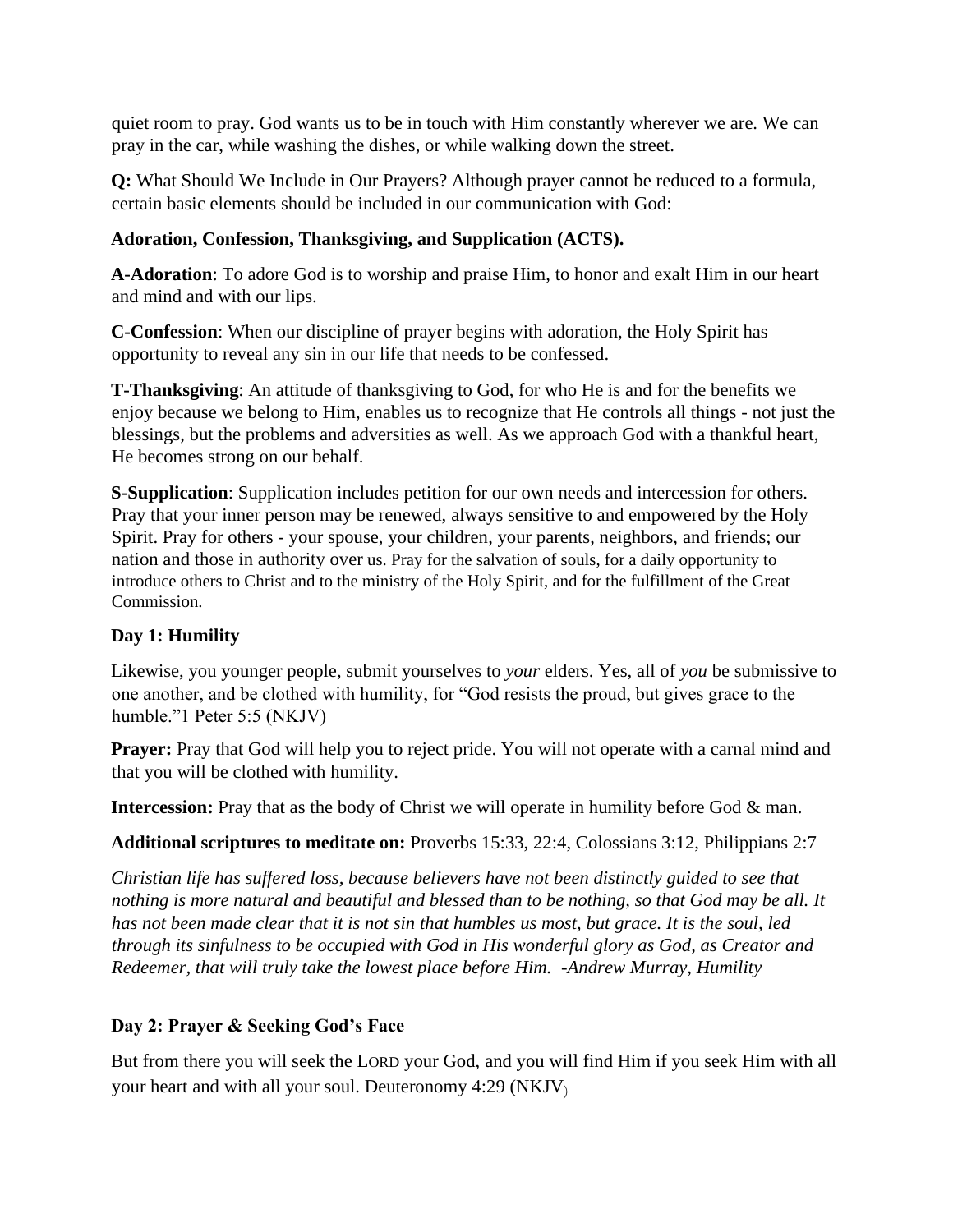**Prayer:** Pray that God will give you a deeper understanding of who He is and His will.

**Intercession:** Pray that the body of Christ will have a desire to seek God even more in this season through prayer, fasting, and mediation on His word.

#### **Additional scriptures to meditate on:** Isaiah 55:6-7, Psalms 27:8 63:1, 105:4

*"Prayer becomes transformational when we embrace the original and enduring context for all praying. A worship-based approach fixes our heart first on the majesty of God, the person of Christ, the purity of His Word – and excites within us an appetite for Him. Our very motives for prayer are changed and elevated beyond anything merely earthly. Our heart is renewed with a longing for His glory." ― Daniel Henderson, Transforming Prayer*

#### **Day 3: Open Hearts**

Then I will give them a heart to know Me, that I *am* the LORD; and they shall be My people, and I will be their God, for they shall return to Me with their whole heart. Jeremiah 24:7 (NKJV)

**Prayer:** Pray that your heart will be opened to receive & operate in the will of God.

**Intercession:** Pray that the body of Christ will return to God with their whole heart.

**Additional scriptures to meditate on:** Deuteronomy 4:29, Psalms 119:11, 112

*Grace is God as heart surgeon, cracking open your chest, removing your heart - poisoned as it is with pride and pain - and replacing it with his own. Max Lucado* 

# **Day 4: Repentance**

Therefore, brethren, we are debtors—not to the flesh, to live according to the flesh. For if you live according to the flesh you will die; but if by the Spirit you put to death the deeds of the body, you will live. For as many as are led by the Spirit of God, these are sons of God.Roman 8:12-14 (NKJV)

**Prayer:** Pray that God will give you a yearning to follow after Jesus, our Lord, in a life of repentance.

**Intercession:** Pray that the body of Christ will repent and return to their first love, who is God.

**Additional scriptures to meditate on:** Psalms 51, Acts 3:19, 2 Corinthian 7:9-11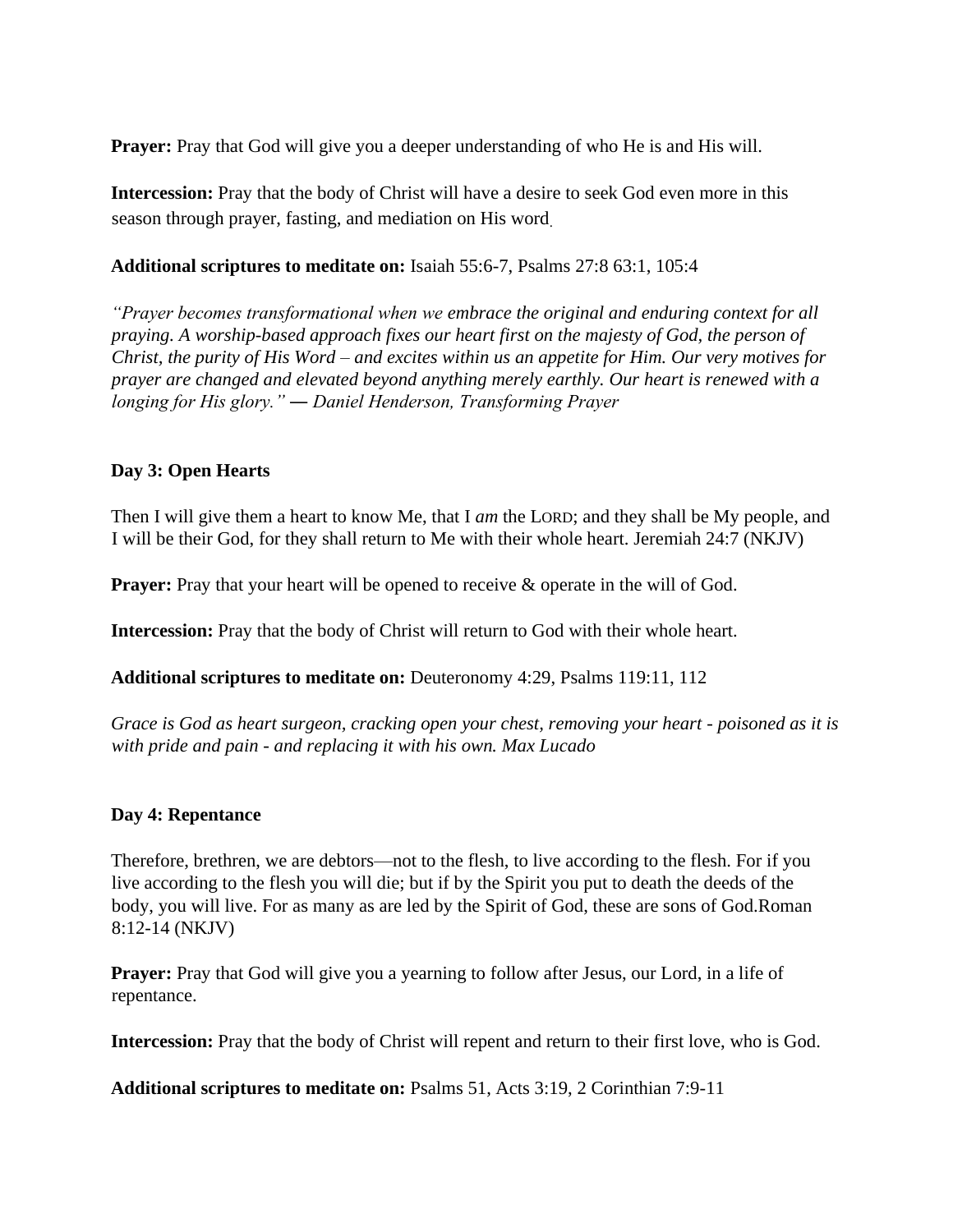*"The heavens will not be filled with those who never made mistakes but with those who recognized that they were off course and who corrected their ways to get back in the light of gospel truth." ― Dieter F. Uchtdorf*

#### **Day 5: Forgiveness**

Who *is* a God like You, Pardoning iniquity And passing over the transgression of the remnant of His heritage?

He does not retain His anger forever, Because He delights *in* mercy. He will again have compassion on us, And will subdue our iniquities.

You will cast all our sins Into the depths of the sea. You will give truth to Jacob *And* mercy to Abraham, Which You have sworn to our fathers From days of old. Micah 7:18-20 (NKJV)

**Prayer:** Pray for God to forgive you for any hidden sins.

**Intercession:** Pray that the body of Christ will operate in the spirit of forgiveness and forgive as God has forgiven.

#### **Additional scriptures to meditate on:** Daniel 9:9, Mark 11:25, 1 John 1:9

*"Forgiveness is not an occasional act, it is a constant attitude." ― Martin Luther King Jr.* 

*"I think that if God forgives us we must forgive ourselves. Otherwise, it is almost like setting up ourselves as a higher tribunal than Him." ― C.S. Lewis* 

#### **Day 6: Healing**

Bless the LORD, O my soul, And forget not all His benefits: Who forgives all your iniquities,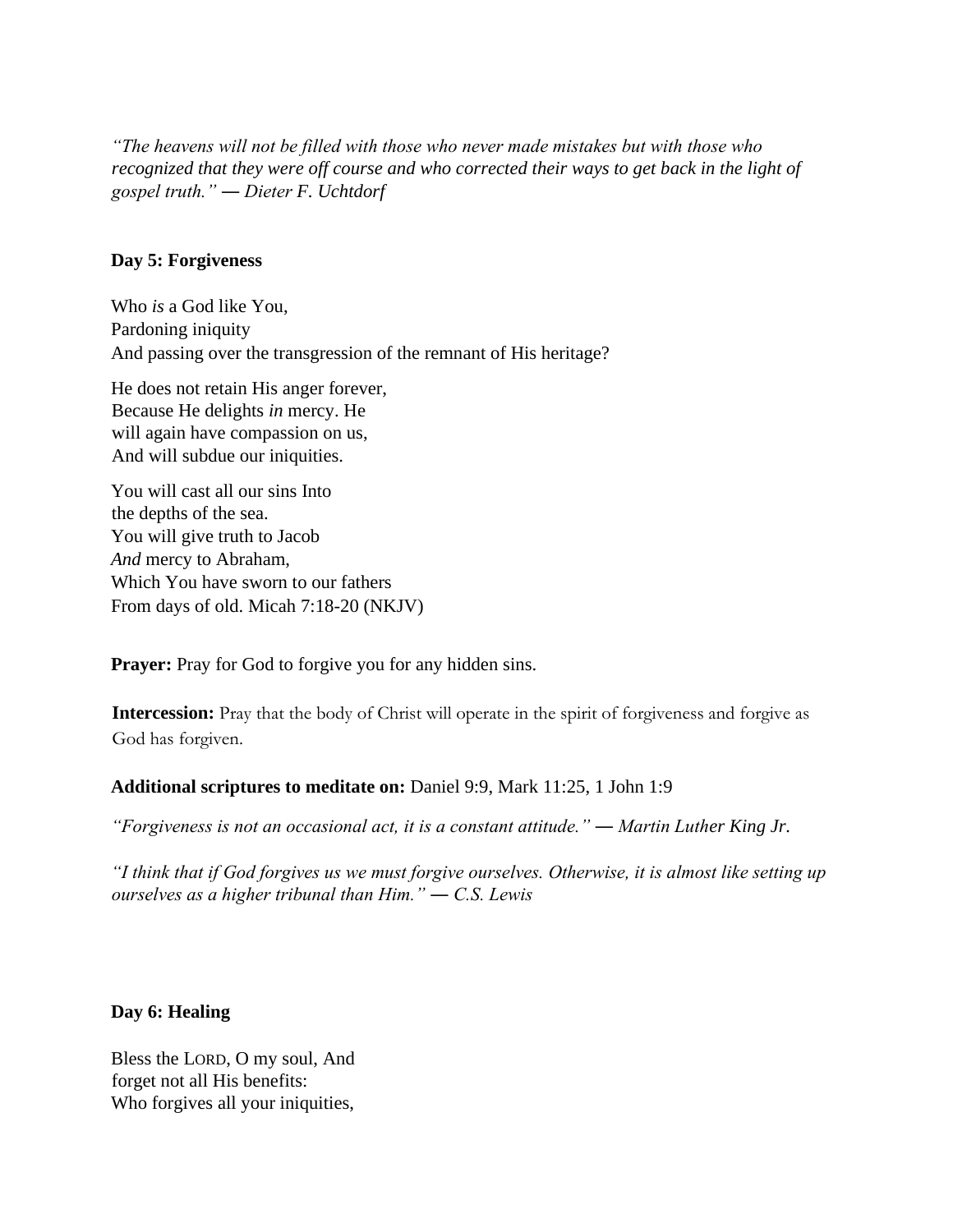Who heals all your diseases, Who redeems your life from destruction, Who crowns you with lovingkindness and tender mercies, Psalm 103:2-4 (NKJV)

**Prayer:** Pray that God will heal every area of your life.

**Intercession:** Pray that God will heal our family members, others, and the nation from backsliding.

**Additional scriptures to meditate on:** Isaiah 53:4-5, Jeremiah 17:14

*Christ is the Good Physician. There is no disease He cannot heal; no sin He cannot remove; no trouble He cannot help. He is the Balm of Gilead, the Great Physician who has never yet failed to heal all the spiritual maladies of every soul that has come unto Him in faith and prayer. - James A. Aughey*

#### **Day 7: Loving Relationship with Him**

so that they should seek the Lord, in the hope that they might grope for Him and find Him, though He is not far from each one of us; for in Him we live and move and have our being, as also some of your own poets have said, 'For we are also His offspring.' Acts 17:27 - 28

**Prayer: Pray** that God will help you develop a closer relationship with Him

**Intercession:** Pray that the body of Christ will desire and seek a closer relationship with God.

**Additional scriptures to meditate on:** Jeremiah 31:3, John 3:16, Colossians 2:13-14 NLT, Revelations 3:20

*When I put my faith in Jesus Christ as my savior, and I asked him to forgive and to come into my life, and He does - from that moment forward I have established a personal relationship with God that I have to develop, you know, through Bible reading and prayer, and living my life for him. -Anne Graham Lotz*

# **Day 8: Establishing My Identity in Christ**

Before I formed you in the womb I knew you, before you were born I set you apart; I appointed you as a prophet to the nations. "Jeremiah 1:5 NKJV

**Prayer:** Pray that You would unlock your heart that you might be fully alive to your identity in Christ. God, give me clear revelation to see myself the way You see me. Help me to stand in Your truth against all enemy attacks and guard my heart with all vigilance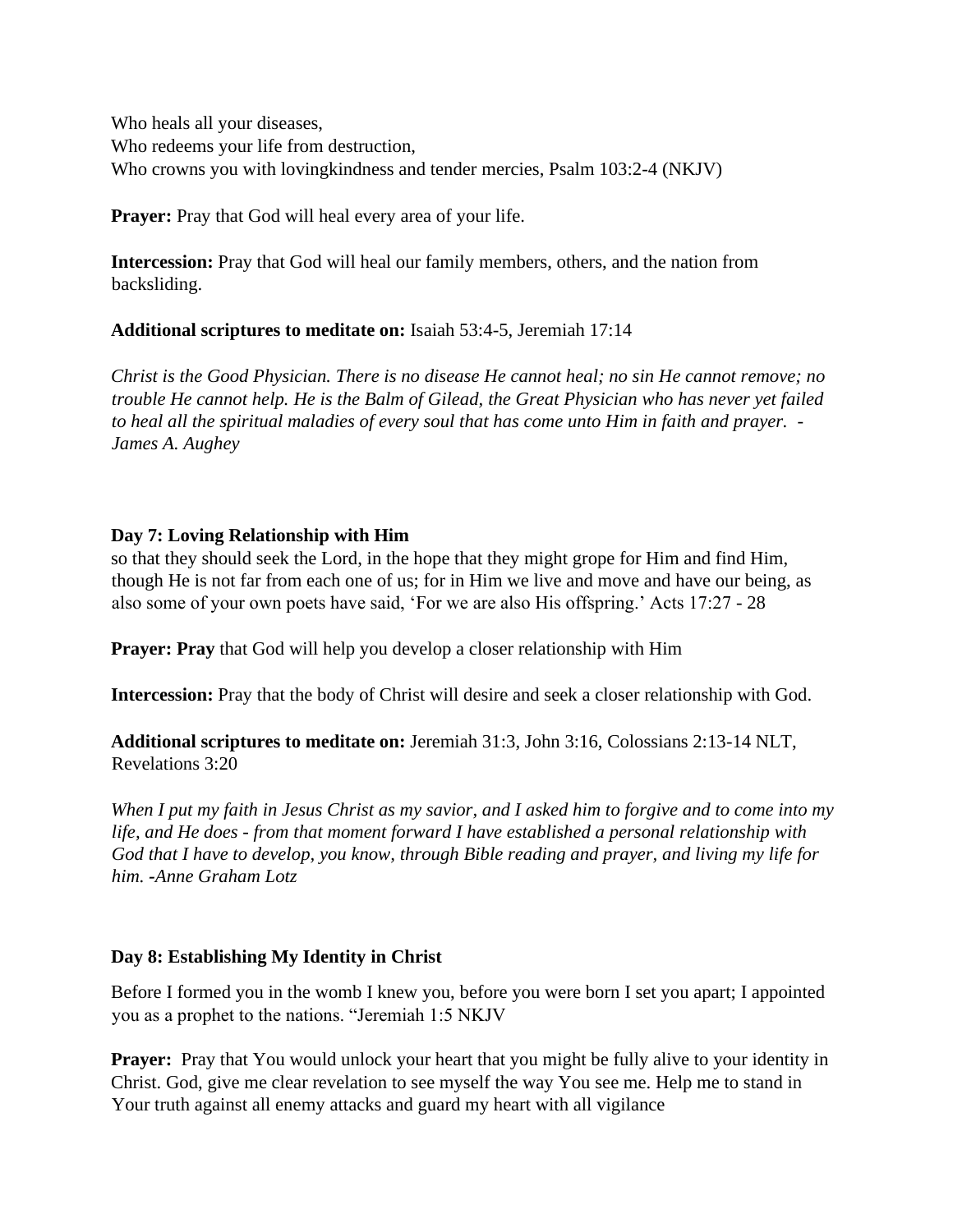**Intercession:** Pray that the Body of Christ will operate as God's chosen ones, who are purified holy and well-loved by God.

**Other scriptures to meditate on:** Romans 6:18, Genesis 1:27, 2 Corinthians 5:20

*Our identity is not in our joy, and our identity is not in our suffering. Our identity is in Christ, whether we have joy or are suffering."* 

*Your circumstances may change but who you truly are remains forever the same. Your identity is eternally secure in Christ."* 

*"Worth found in human beings is fleeting. Worth found in Christ lasts forever.* 

# **Day 9: A Changed Mindset**

And do not be conformed to this world, but be transformed by the renewing of your mind, that you may prove what *is* that good and acceptable and perfect will of God. Romans 12:2

**Prayer:** Lord, the change I desire to see in my life begins in my mind. Help me to transform my mind by meditating on your word. Help me to put on the mind of Christ each day.

**Intercession:** Father, may we me transformed by Your word. Lord, I confess Your Word over the Body of Christ that we may be who You have called us to be.

# **Other scriptures to meditate on:** Matthew 6:9-10, Isaiah 26:3, Philippians 4:8-9

*Philippians 2:5 tells us that we are to have the mind of Christ. This verse is part of a poem (Phil. 2:5–11) that was originally a hymn.1 This verse says that we are to think like Jesus thinks. In the original Greek, the command is in the form of the verb phroneite, the plural imperative of the verb phroneo, "to think or to be minded in a certain way." Our mind is to have the same characteristics that Christ's mind has."* 

*- TW Hunt, The Mind of Christ: The Transforming Power of Thinking His Thoughts.* 

# **Day 10: Spiritual Authority**

Through You will we push down our enemies: through Your name will we will trample those who rise up against us. Psalm 44:5 (NKJV)

**Prayer:** Pray that God will reveal to you the authority He has given you and how to operate in it.

**Intercession:** Pray that the body of Christ will be equipped and operate in the power of God in this season.

**Other Scriptures to meditate on:** Luke 10:19-20, Mark16:17, James 4:7, 2 Corinthians 10:3-5, Matthew 16:19.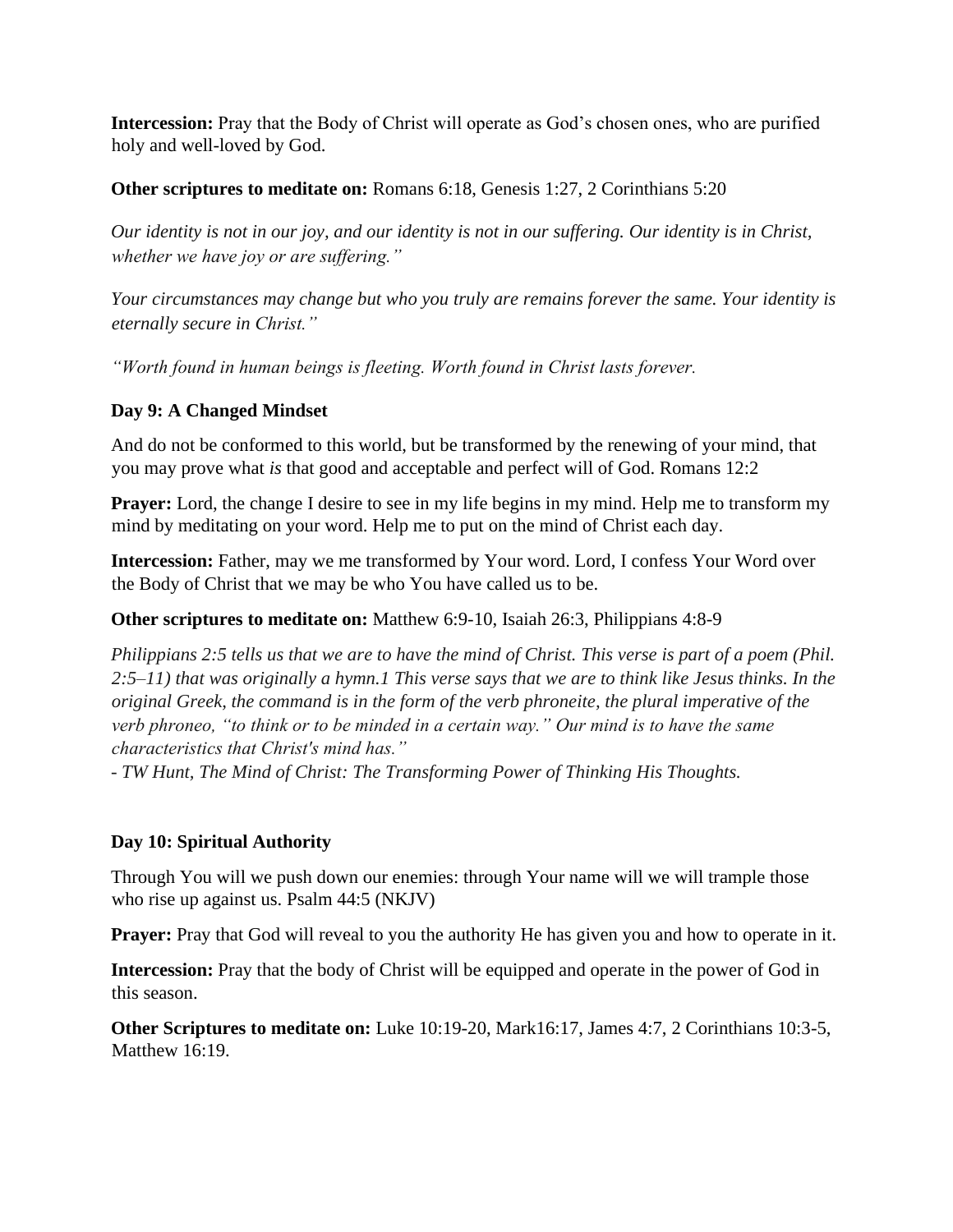*Time spent in prayer will yield more than that given to work. Prayer alone gives work its worth and its success. Prayer opens the way for God Himself to do His work in us and through us. Let our chief work as God's messengers be intercession; in it we secure the presence and power of God to go with us. -Andrew Murra* 

# **Day 11: Knowing God's Will**

Now may the God of peace who brought up our Lord Jesus from the dead, that great Shepherd of the sheep, through the blood of the everlasting covenant, make you complete in every good work to do His will, working in you what is well pleasing in His sight, through Jesus Christ, to whom *be* glory forever and ever. Amen Hebrews 13:20-21 NKJV

**Prayer:** Pray that through Jesus Christ, God will make you perfect in every good work to do his will.

**Intercession**: Pray that the body of Christ will continue to seek and operate in God's will in a way that is pleasing to Him.

**Other Scriptures to meditate on:** Jeremiah 29:11, 1 Timothy 2:3-4, Luke 9:23, Psalm 119:105, James 1:5, Proverbs 3:5-6.

*In all things seek to know God's Will and when known obey at any cost. -Jonathan Goforth* 

*The surest method of arriving at a knowledge of God's eternal purposes about us is to be found in the right use of the present moment. God's will does not come to us in the whole, but in fragments, and generally in small fragments. It is our business to piece it together, and to live it into one orderly vocation. -Frederick W. Faber* 

# **Day 12: Expectations of Miracles and Blessings**

Now to Him who is able to do exceedingly abundantly above all that we ask or think, according to the power that works in us, to Him be glory in the church by Christ Jesus to all generations, forever and ever. Amen. Ephesians 3:20-21 NKJV

**Prayer:** God, I thank You for your goodness and wonderful works in my life. Lord, you are the God of miracles and blessings. May our faith rise to believe that nothing is impossible for those who believe in You.

**Intercession:** Pray that we will see miracles and manifestations of God's blessings within the Body of Christ. Miracles Signs and Wonders will follow us.

**Other Scriptures to meditate on**: Jeremiah 32:27, Luke 18:27, Deuteronomy 10:21 Luke 9:13- 17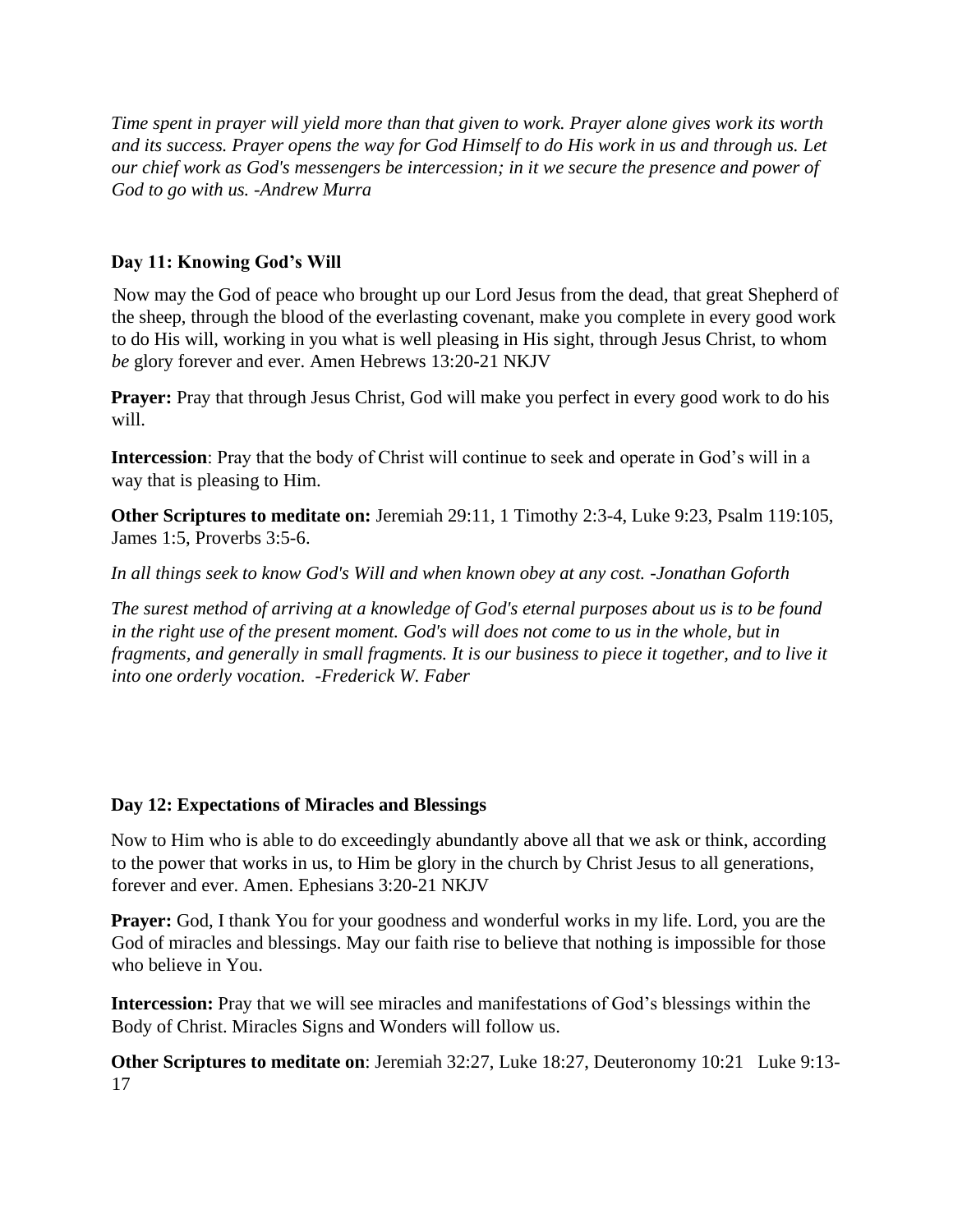*"Pray until your situation changes. Miracles happen every day, so never stop believing." ~ Unknown* 

*Faith precedes the miracle. ~ Spencer W. Kimball* 

# **Day 13: Heart of The Father**

He will also go before Him in the spirit and power of Elijah, 'to turn the hearts of the fathers to the children,' and the disobedient to the wisdom of the just, to make ready a people prepared for the Lord." Luke 1:17 NKJV

**Prayer:** Pray that you will be submissive to God's will. If you are a parent pray that God will give you wisdom to be a better parent.

**Intercession:** Pray for parents, *especially fathers,* that their love for their children will increase.

**Other Scriptures to meditate on:** Malachi 4:5-6, Isaiah 54:13, Psalms 40:8

*"Train up a child in the way he should go - but be sure you go that way yourself." - Charles Spurgeon* 

*"The happiest and holiest children in the world are the children whose fathers succeed in winning both their tender affection and their reverential and loving fear. And they are the children who will come to understand most easily the mystery of the fatherhood of God." - John Piper* 

*A man ought to live so that everybody knows he is a Christian… and most of all, his family ought to know. -D.L. Moody, Evangelist* 

# **Day 14: Families**

And if it seems evil to you to serve the LORD, choose for yourselves this day whom you will serve, whether the gods which your fathers served that *were* on the other side of <sup>[\[a\]](https://www.biblegateway.com/passage/?search=Joshua+24%3A15&version=NKJV#fen-NKJV-6492a)</sup> the River, or the gods of the Amorites, in whose land you dwell. But as for me and my house, we will serve the LORD." Joshua 24:15 NKJV

**Prayer:** Pray that you will serve your family better in 2020.

**Intercession:** Pray for families; marriages and single parent households, those desiring marriage, orphans and widows.

**Other Scriptures to meditate on:** Psalm 103:17, Proverbs 6:20, 15:20,27, 22:6, 31:28-29, Acts 10:2, Ephesian 3:14-15, 6:4, Colossians 3:18-20, 1 Timothy 5:8

*If therefore our houses be houses of the Lord, we shall for that reason love home, reckoning our daily devotion the sweetest of our daily delights; and our familyworship the most valuable of our*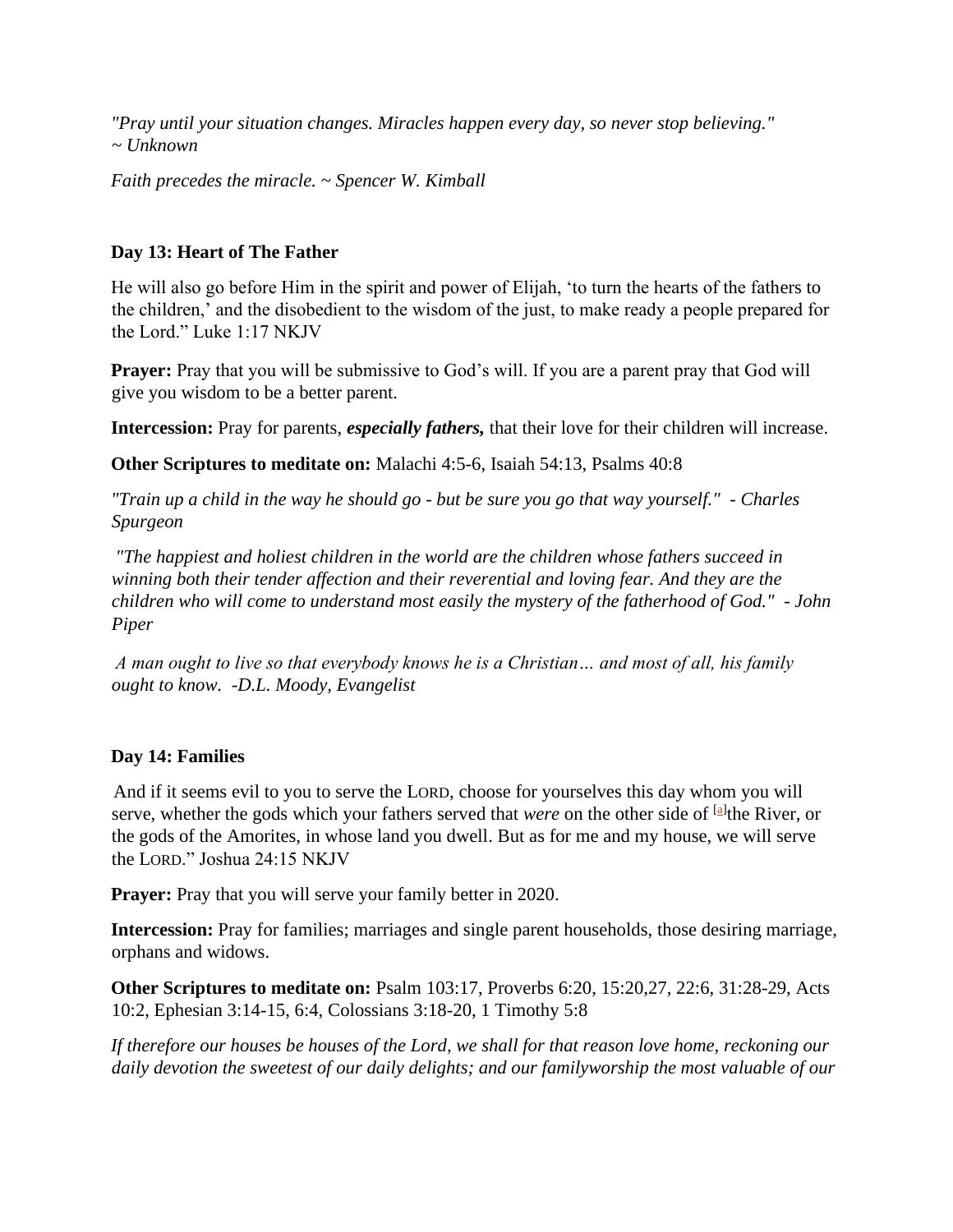*family-comforts… A church in the house will be a good legacy, nay, it will be a good inheritance, to be left to your children after you. -Matthew Henry, Clergyman* 

# **Day 15: Unbelievers**

But when He saw the multitudes, He was moved with compassion for them, because they were weary and scattered, like sheep having no shepherd. Then He said to His disciples, "The harvest truly *is* plentiful, but the laborers *are* few. Therefore pray the Lord of the harvest to send out laborers into His harvest." Matthew 9:36-38 NKJV

**Prayer:** Pray that God will equip you to win souls for the Kingdom of God.

**Intercession:** Pray for your lost loved ones, friends and acquaintances.

**Additional scriptures to meditate on:** Hebrew 3:12-13, 1 Corinthians 7:12-16, Romans 10:1, Acts 26:18, Luke 19:10, John 6:44.

*"One day George Mueller began praying for five of his friends. After many months, one of them came to the Lord. Ten years later, two others were converted. It took 25 years before the fourth man was saved. Mueller persevered in prayer until his death for the fifth friend, and throughout those 52 years he never gave up hoping that he would accept Christ! His faith was rewarded, for soon after Mueller's funeral the last one was saved." -Our Daily Bread* 

# **Day 16: Unity Within the Body of Christ**

Now I plead with you, brethren, by the name of our Lord Jesus Christ, that you all peak the same thing, and *that* there be no divisions among you, but *that* you be perfectly joined together in the same mind and in the same judgment. 1 Corinthians 1:10 NKJV

**Prayer:** Pray that God will help you bear with other Christians, forgive grievances, and put on love.

**Intercession:** Pray that the body of Christ will not operate in division, but will keep the spirit of unity through the bond of peace.

**Additional scriptures to meditate on:** Ephesians 2:14, 4:3, 11-16, Colossians 3:13, 14, John 17:23, Psalm 133:1, 1 Peter 3:8, 1 John 4:12, Romans 12:16, 2 Chronicles 30:12, Galatians 3:2628

*To a true child of God, the invisible bond that unites all believers to Christ is far more tender, and lasting, and precious, and, as we come to recognize and realize that we are all dwelling in one sphere of life in Him, we learn to look on every believer as our brother, in a sense that is infinitely higher than all human relationships. This is the one and only way to bring disciples*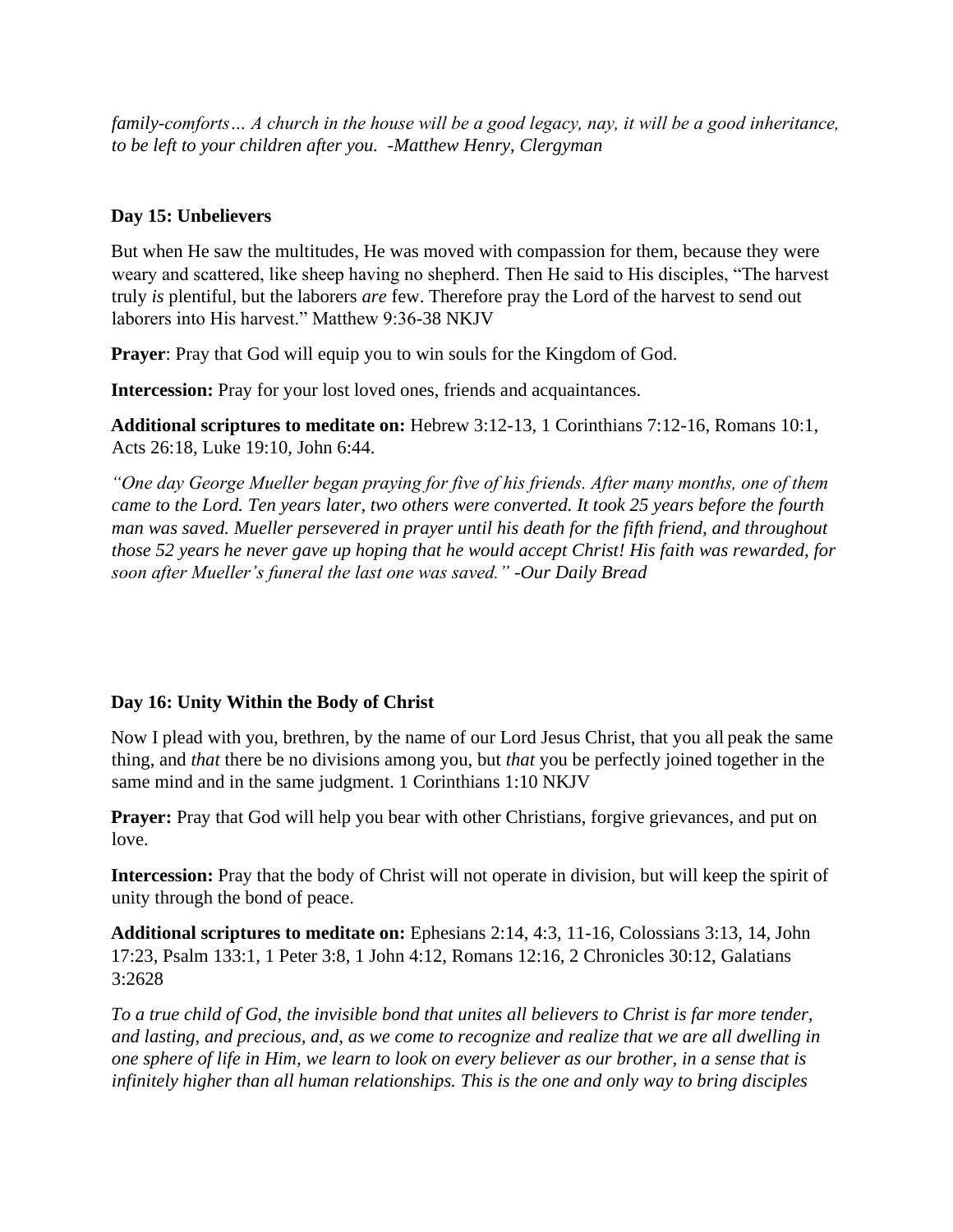*permanently together. All other plans for promoting the unity of the Church have failed.*  ~*A.T. Pierson* 

#### **Day 17: Government**

Let every soul be subject to the governing authorities. For there is no authority except from God, and the authorities that exist are appointed by God. Romans 13:1 NKJV

**Prayer:** Pray that God will help you be committed in praying for the Government on a regular basis.

**Intercession:** Pray for every level of Government (City, State, and Federal), the President, VicePresident and Cabinet members. The Mayor, City Council Members, Governor, Congress, Judicial System, and Counties. Pray for all branches of the military.

**Additional scriptures to meditate on:** Romans13:1-7, 1 Peter 2:13-17, 1 Timothy 2:1-3, Psalm 22:28, Proverbs 21:1, 25:5, Mark 10:42-45, Colossians 2:15, Daniel 2:21

*The government of the United States is acknowledged by the wise and good of other nations, to be the most free, impartial, and righteous government of the world; but all agree, that for such a government to be sustained many years, the principles of truth and righteousness, taught in the Holy Scriptures, must be practiced. - Emma Willard* 

# **Day 18: Arts, Entertainment and Media**

Beware lest anyone cheat you through philosophy and empty deceit, according to the tradition of men, according to the basic principles of the world, and not according to Christ. Colossians 2:8 NKJV

**Prayer:** Pray for the strength to resist to indulge in entertainment that does not glorify God.

**Intercession**: Pray that God will strategically place more Christians in the area of Arts, entertainment and the media for the glory of God.

**Additional scriptures to meditate on:** 1 Thessalonians 4:3-8, 2 Corinthians 10:3-5, Romans 12:1-2, Psalm 119:9-16, Matthew 6:13, 1 Corinthians 10:13

*"We do see it rising around the globe – no question about it – and it's frightening. We see the anti-Christian position in this country. We see so much of it coming out of the entertainment industry, especially in certain segments of the news media. Christians are being attacked."* 

 *~Franklin Graham* 

*"In a world of political correctness devoid of the rule of law, tolerance has come to mean total rejection of Christianity and moral standards. Modern tolerance redefines words like 'marriage,' 'discrimination,' 'equality,' 'morality,' and even 'absolutes.' The word 'tolerance' as it is used today never includes opposing arguments or competing worldviews. Tolerance has become Orwellian and decidedly intolerant."*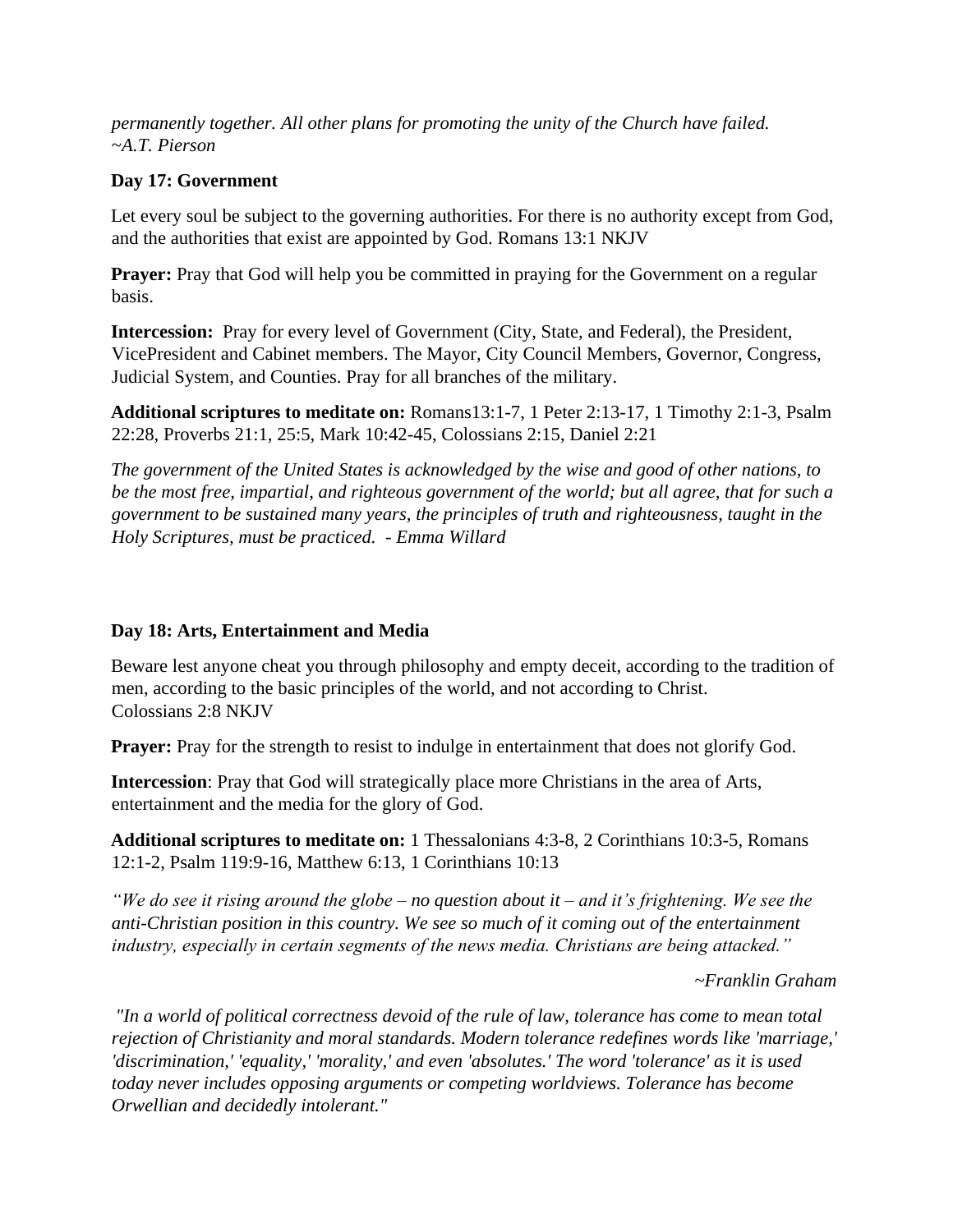*– Matthew Staver, Dean and Professor of Law at Liberty University School of Law* 

#### **Day 19: Business**

He has filled them with skill to do all manner of work of the engraver and the designer and the tapestry maker, in blue, purple, and scarlet *thread,* and fine linen, and of the weaver—those who do every work and those who design artistic works. Exodus 35:35 (NKJV)

**Prayer:** Ask for Holy Spirit to guide you in all aspects of your business/careers.

**Intercession:** Pray for an Kingdom businesses, business owners and entrepreneurs. Pray for those whose calling(s) is to the market place.

**Additional scriptures to meditate on:** Deuteronomy 8:18, Colossians 3:23, Proverbs 10:14, Proverbs 16:3, Mark 8:36.

*You have to live with the people to know their needs and you have to live with God to know how to solve them. John C. Maxwell.* 

# **Day 20: The Future Generation**

That the generation to come might know them*,* The children who would be born, That they may arise and declare *them* to their children, That they may set their hope in God, And not forget the works of God, But keep His commandments; And may not be like their fathers, A stubborn and rebellious generation, A generation *that* did not set its heart aright, and whose spirit was not faithful to God. Psalms 78:6-8 NKJV

**Prayer:** If you are part of the next generation, pray that God's hand of protection is on you. If not, pray that God will equip you to assist the next generation in their growth in God

**Intercession:** Pray for the protection of younger generation (millennial, youth, and the children) and that they will have a heart for God.

**Additional scriptures to meditate on:** Psalm 24:6, Lamentation 5:19, Daniel 4:3, Genesis 9:12, 1 Timothy 4:12

*When our children see us clinging to the promises of God, they will grow up trusting in His goodness. If we fail as adults in praying for and praying with the next generation, then they will become spiritually unsure. -Michael Youssef* 

# **Day 21: God's Guidance for the Year**

Trust in the LORD with all your heart, And lean not on your own understanding; In all your ways acknowledge Him, And He shall direct your paths. Proverbs 3:5-6 NKJV **Prayer:** Pray that God will direct your path in 2020.

**Intercession:** Pray that the body of Christ will seek God's guidance and direction for 2020.